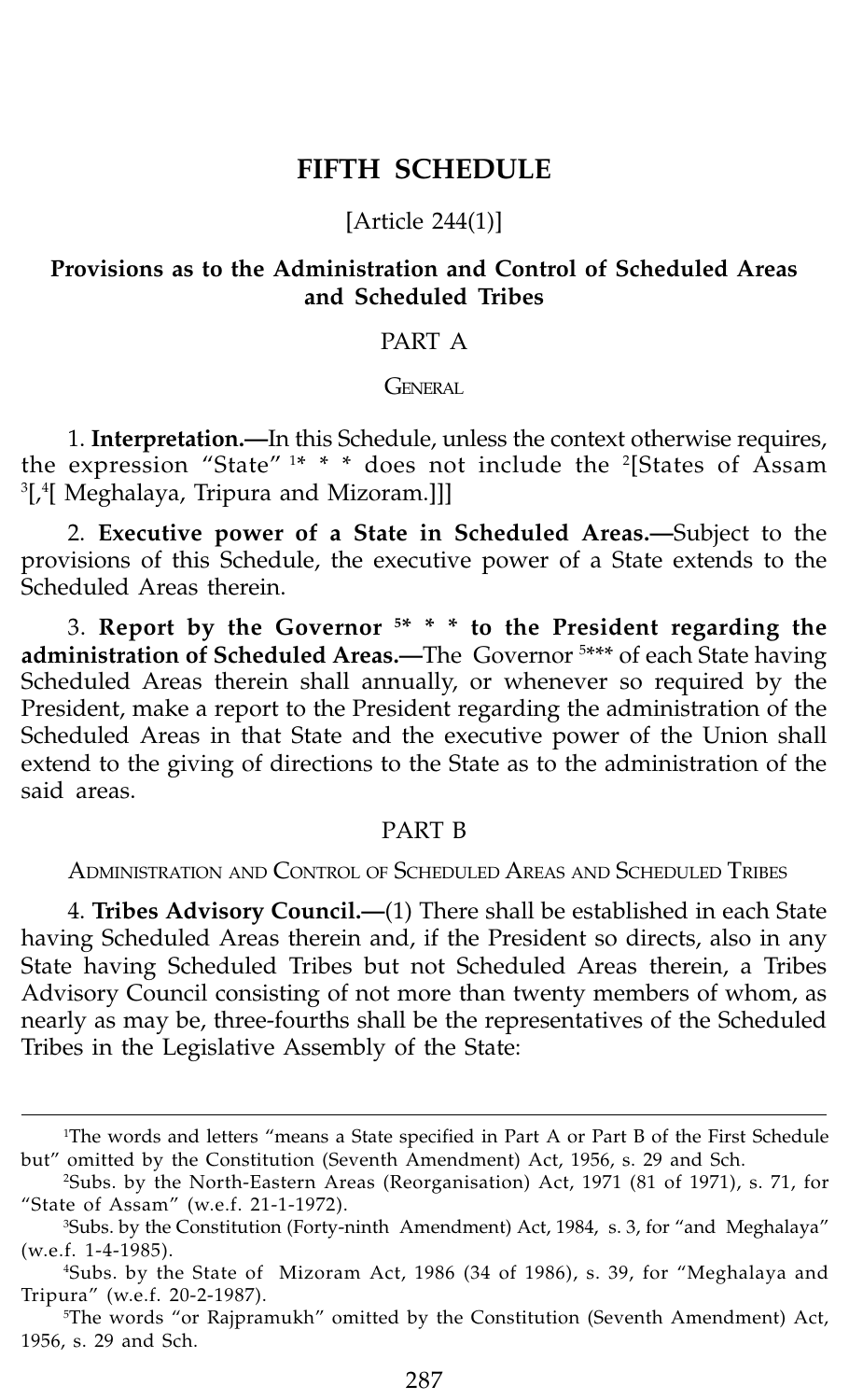## *(Fifth Schedule)*

Provided that if the number of representatives of the Scheduled Tribes in the Legislative Assembly of the State is less than the number of seats in the Tribes Advisory Council to be filled by such representatives, the remaining seats shall be filled by other members of those tribes.

(2) It shall be the duty of the Tribes Advisory Council to advise on such matters pertaining to the welfare and advancement of the Scheduled Tribes in the State as may be referred to them by the Governor  $1***$ .

(3) The Governor  $2$ \* \* \* may make rules prescribing or regulating, as the case may be,—

(*a*) the number of members of the Council, the mode of their appointment and the appointment of the Chairman of the Council and of the officers and servants thereof;

(*b*) the conduct of its meetings and its procedure in general; and

(*c*) all other incidental matters.

5. **Law applicable to Scheduled Areas.**—(1) Notwithstanding anything in this Constitution, the Governor 1 \* \* \* may by public notification direct that any particular Act of Parliament or of the Legislature of the State shall not apply to a Scheduled Area or any part thereof in the State or shall apply to a Scheduled Area or any part thereof in the State subject to such exceptions and modifications as he may specify in the notification and any direction given under this sub-paragraph may be given so as to have retrospective effect.

(2) The Governor <sup>1\*</sup> \* \* may make regulations for the peace and good government of any area in a State which is for the time being a Scheduled Area.

In particular and without prejudice to the generality of the foregoing power, such regulations may—

(*a*) prohibit or restrict the transfer of land by or among members of the Scheduled Tribes in such area;

(*b*) regulate the allotment of land to members of the Scheduled Tribes in such area;

(*c*) regulate the carrying on of business as money-lender by persons who lend money to members of the Scheduled Tribes in such area.

<sup>1</sup> The words "or Rajpramukh, as the case may be" omitted by the Constitution (Seventh Amendment) Act, 1956, s. 29 and Sch.

<sup>2</sup> The words "or Rajpramukh" omitted by s. 29 and Sch., *ibid*.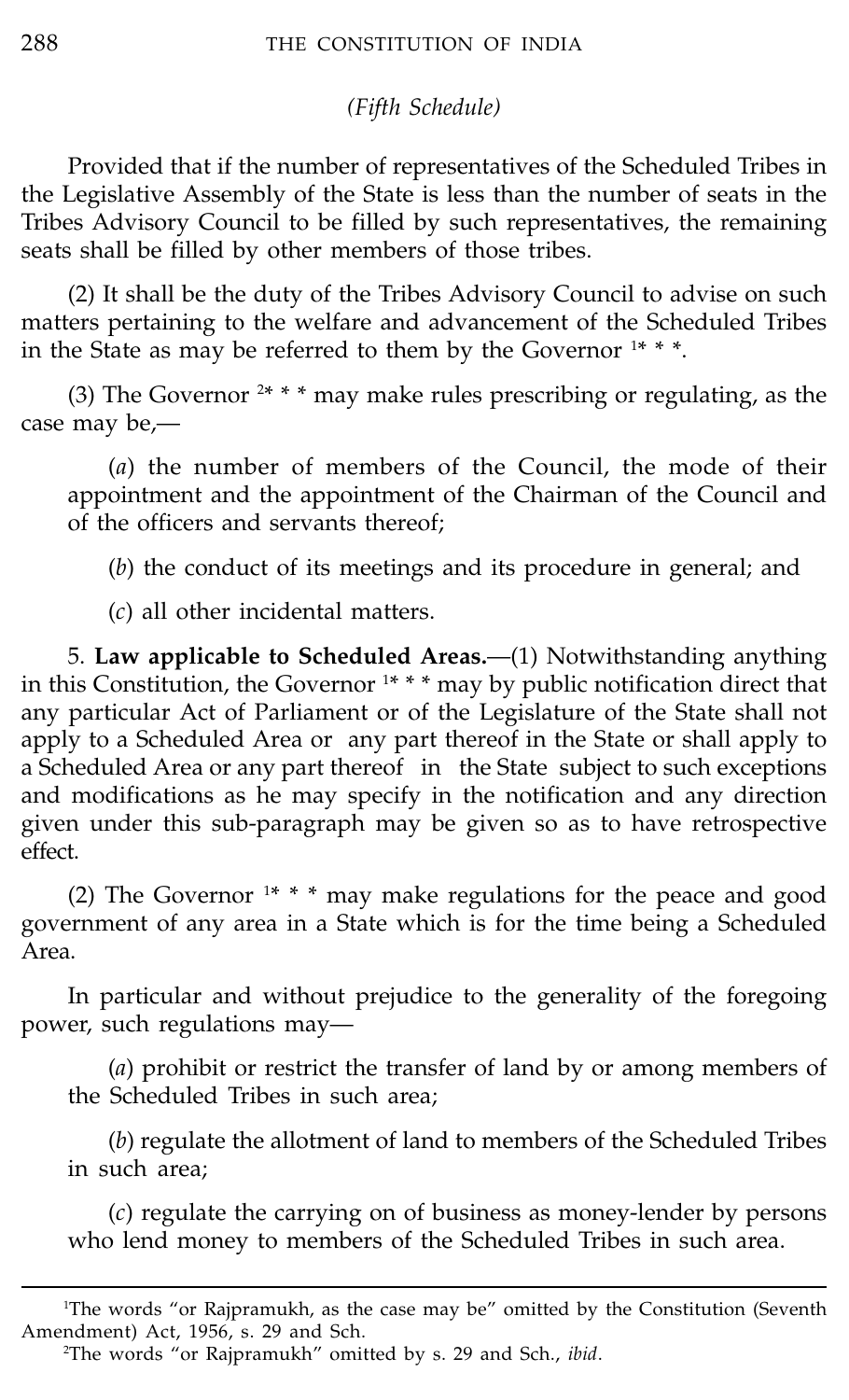#### *(Fifth Schedule)*

(3) In making any such regulation as is referred to in sub-paragraph (2) of this paragraph, the Governor <sup>1\*\*\*</sup> may repeal or amend any Act of Parliament or of the Legislature of the State or any existing law which is for the time being applicable to the area in question.

(4) All regulations made under this paragraph shall be submitted forthwith to the President and, until assented to by him, shall have no effect.

(5) No regulation shall be made under this paragraph unless the Governor 2 \*\*\* making the regulation has, in the case where there is a Tribes Advisory Council for the State, consulted such Council.

#### PART C

#### SCHEDULED AREAS

6. **Scheduled Areas**.—(1) In this Constitution, the expression "Scheduled Areas" means such areas as the President may by order<sup>3</sup> declare to be Scheduled Areas.

(2) The President may at any time by order $4$ —

(*a*) direct that the whole or any specified part of a Scheduled Area shall cease to be a Scheduled Area or a part of such an area;

5 [(*aa*) increase the area of any Scheduled Area in a State after consultation with the Governor of that State;]

(*b*) alter, but only by way of rectification of boundaries, any Scheduled Area;

(*c*) on any alteration of the boundaries of a State or on the admission into the Union or the establishment of a new State, declare any territory not previously included in any State to be, or to form part of, a Scheduled Area;

<sup>1</sup> The words "or Rajpramukh" omitted by the Constitution (Seventh Amendment) Act, 1956, s. 29 and Sch.

<sup>2</sup> The words "or the Rajpramukh" omitted by s. 29 and Sch., *ibid*.

<sup>3</sup> *See* the Scheduled Areas (Part A States) Order, 1950 (C.O. 9), the Scheduled Areas (Part B States) Order, 1950 (C.O. 26), the Scheduled Areas (Himachal Pradesh) Order, 1975 (C.O. 102) and the Scheduled Areas (States of Bihar, Gujarat, Madhya Pradesh and Orissa) Order, 1977 (C.O. 109).

<sup>4</sup> *See* the Madras Scheduled Areas (Cessor) Order, 1950 (C.O. 30) and the Andhra Scheduled Areas (Cessor) Order, 1955 (C.O. 50).

<sup>5</sup> Ins. by the Fifth Schedule to the Constitution (Amendment) Act, 1976 (101 of 1976), s. 2.